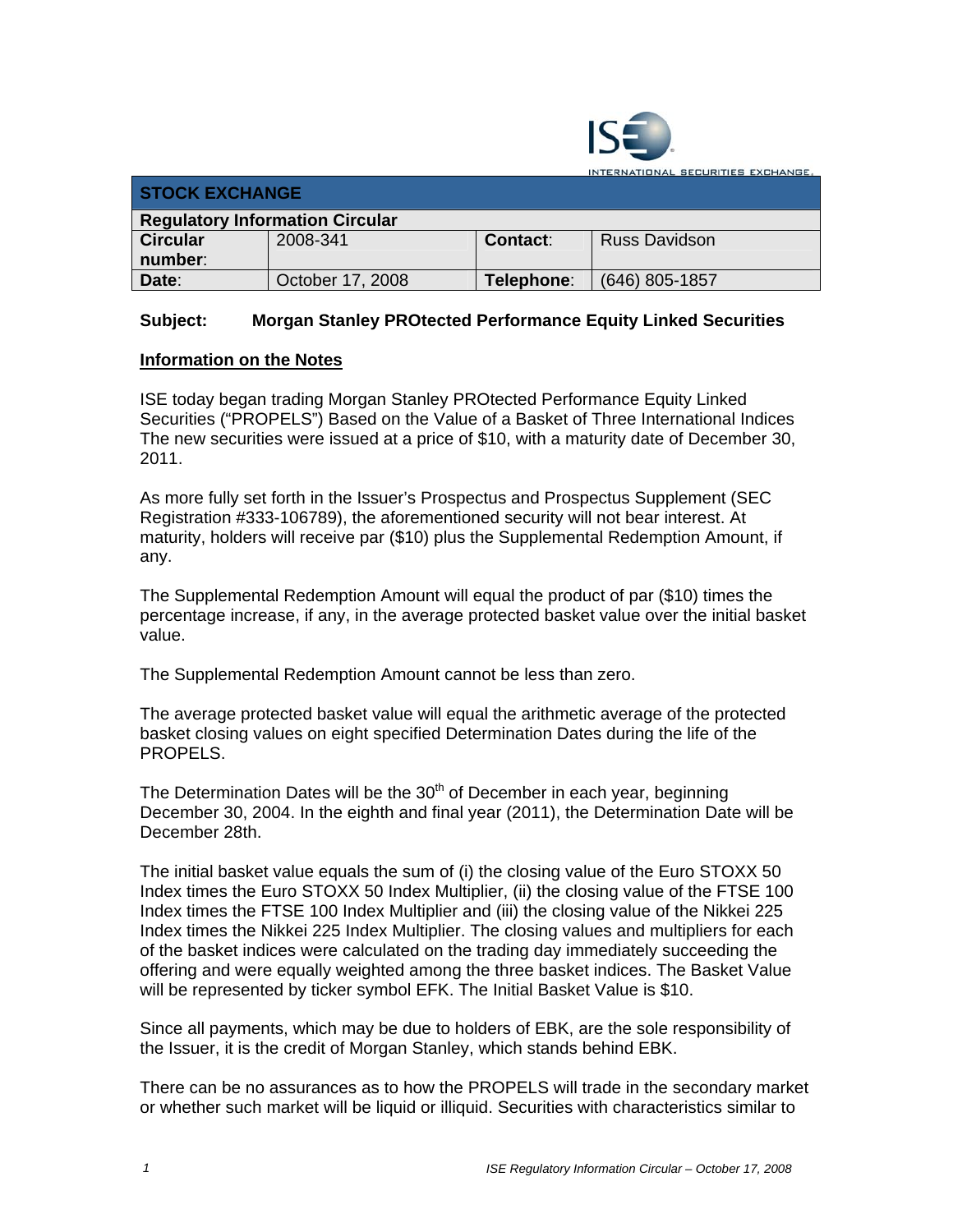the PROPELS are unique securities, and there is currently no secondary market for the PROPELS. The market value for the PROPELS will be affected by a number of factors including, but not limited to, the volatility of three international indices, the dividend rate on stocks underlying these indices, and interest and yield rates in the market and the time remaining to the maturity of the PROPELS.

Information concerning taxation may be found in the Prospectus.

The Trustee for this security is JP Morgan Chase Bank.

Trading in the shares on ISE is on a UTP basis and is subject to ISE equity trading rules. The shares will trade from 9:00 a.m. until 4:00 p.m. Eastern Time. Equity Electronic Access Members ("Equity EAMs") trading the shares during the Pre-Market Session are exposed to the risk of the lack of the calculation or dissemination of underlying index value or intraday indicative value ("IIV"). For certain derivative securities products, an updated underlying index value or IIV may not be calculated or publicly disseminated in the Pre-Market hours. Since the underlying index value and IIV are not calculated or widely disseminated during Pre-Market hours, an investor who is unable to calculate implied values for certain derivative securities products during Pre-Market hours may be at a disadvantage to market professionals.

Equity EAMs also should review NASD Notice to Members 03-71 for guidance on trading these products. The Notice reminds members of their obligations to: (1) conduct adequate due diligence to understand the features of the product; (2) perform a reasonable-basis suitability analysis; (3) perform customer-specific suitability analysis in connection with any recommended transactions; (4) provide a balanced disclosure of both the risks and rewards associated with the particular product, especially when selling to retail investors; (5) implement appropriate internal controls; and (6) train registered persons regarding the features, risk and suitability of these products.

**This Regulatory Information Circular is not a statutory Prospectus. Equity EAMs should consult the Trust's Registration Statement, SAI, Prospectus and the Fund's website for relevant information.**